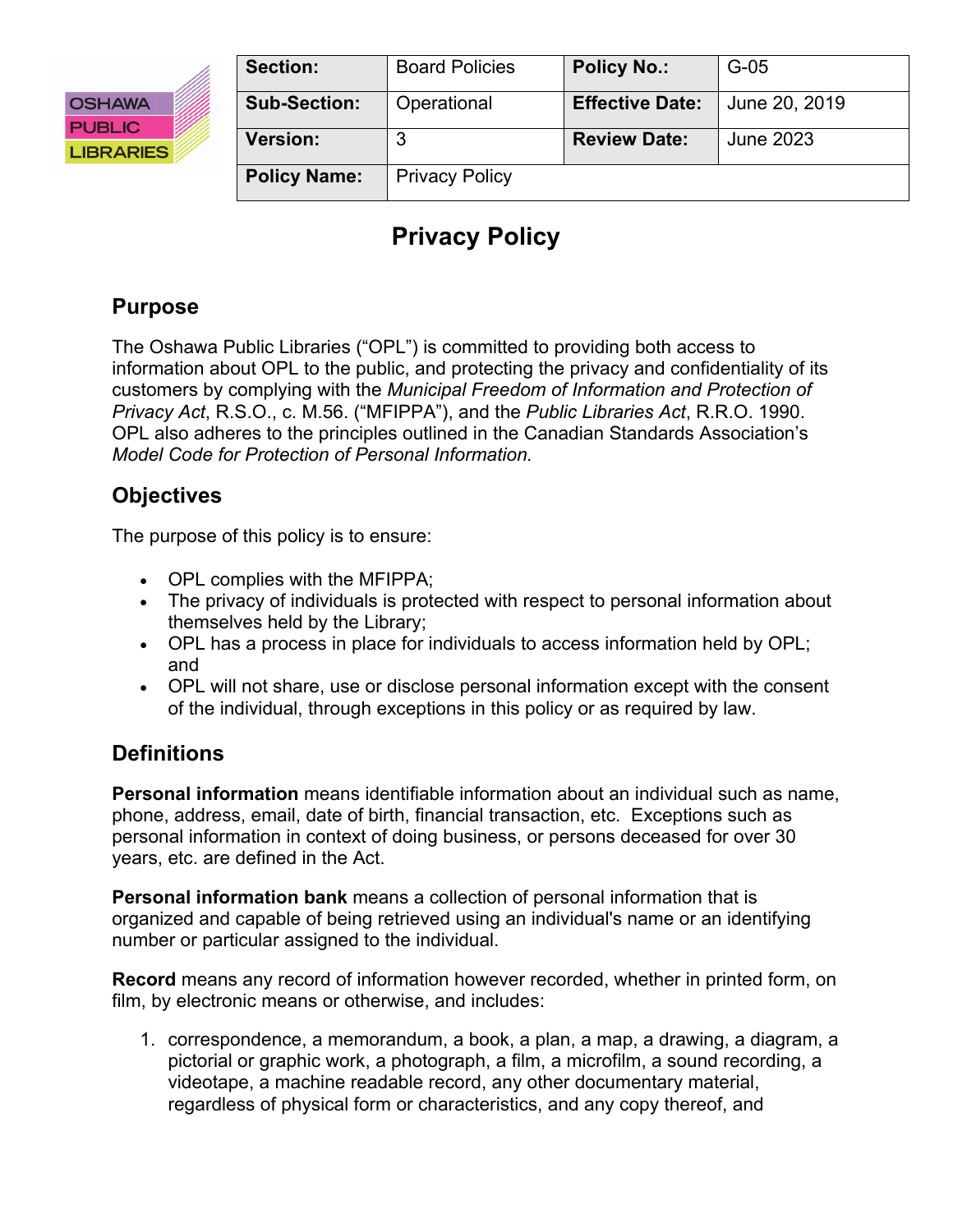

| <b>Section:</b>     | <b>Board Policies</b> | <b>Policy No.:</b>     | $G-05$        |
|---------------------|-----------------------|------------------------|---------------|
| <b>Sub-Section:</b> | Operational           | <b>Effective Date:</b> | June 20, 2019 |
| <b>Version:</b>     | 3                     | <b>Review Date:</b>    | June 2023     |
| <b>Policy Name:</b> | <b>Privacy Policy</b> |                        |               |

2. subject to the regulations, any record that is capable of being produced from a machine readable record under the control of an institution by means of computer hardware and software or any other information storage equipment and technical expertise normally used by the institution.

### **Accountability**

OPL will ensure that its Privacy Policy is enforced by all OPL staff members, as well as any third parties or agencies acting on behalf of OPL in order to support the operations of OPL. OPL's *Freedom of Information and Privacy Coordinator* role is entrusted to OPL's Chief Executive Officer.

Questions regarding the collection and use of personal information can be directed to OPL's Freedom of Information and Privacy Coordinator, Oshawa Public Libraries, 65 Bagot Street, Oshawa, ON, L1H 1N2.

### **Privacy Principles**

#### **1. Access to Information**

- OPL shall allow customers to see personal information about themselves. Parents or legal guardians, who are listed as the responsible person for the child, may obtain information about that account if they show the child's card, as well as their own personal ID. This applies to children under 16 years of age in accordance with the MFIPPA.
- OPL Board agendas and minutes, annual reports, policies and a variety of other information will routinely be made a matter of public record through OPL's website and through OPL publications.
- Access to general records about OPL operations will be provided to the public, subject to the provisions of MFIPPA.
- Payment of a fee may be required and will be assessed and collected in accordance with MFIPPA regulations.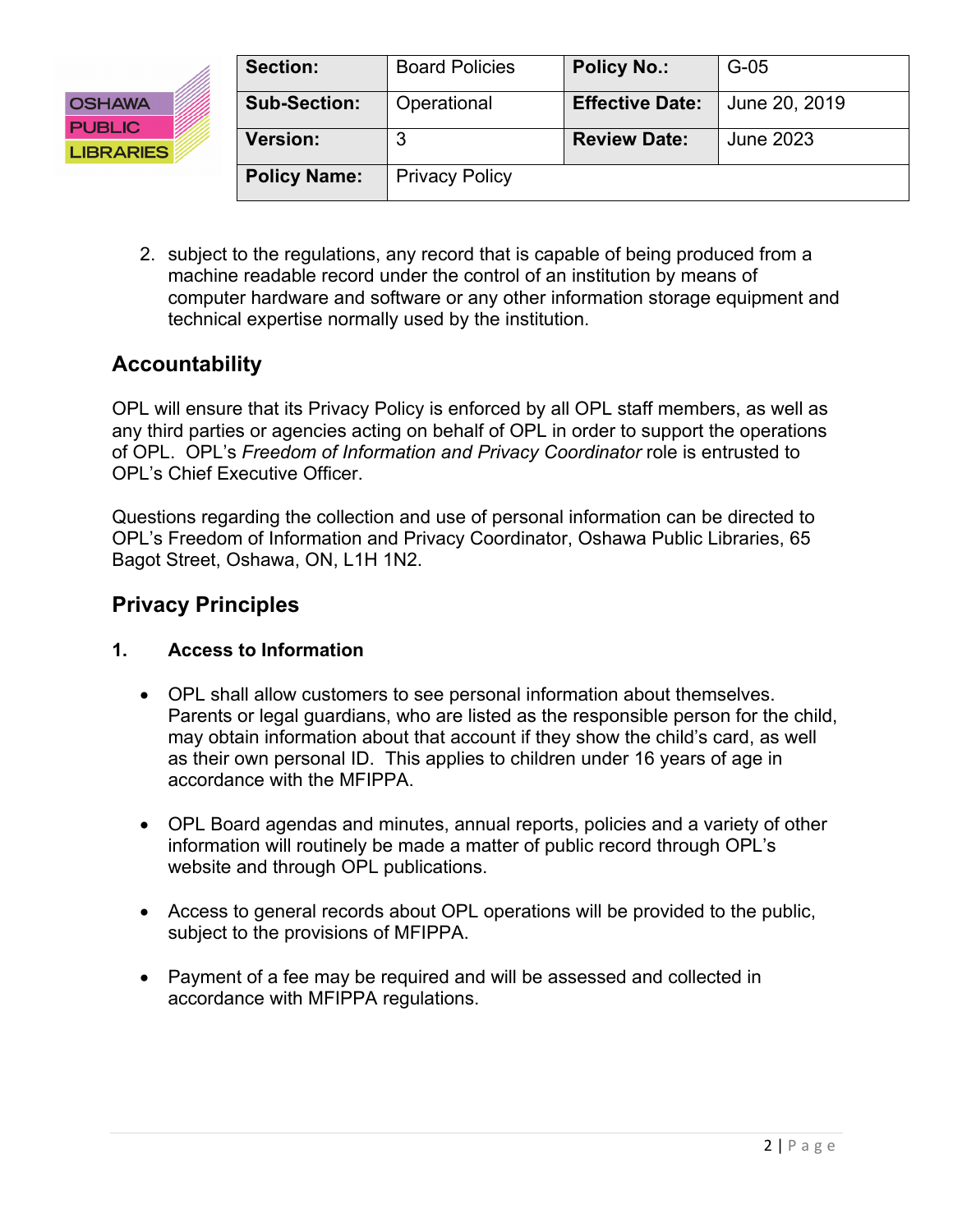

| Section:            | <b>Board Policies</b> | <b>Policy No.:</b>     | $G-05$        |
|---------------------|-----------------------|------------------------|---------------|
| <b>Sub-Section:</b> | Operational           | <b>Effective Date:</b> | June 20, 2019 |
| <b>Version:</b>     | 3                     | <b>Review Date:</b>    | June 2023     |
| <b>Policy Name:</b> | <b>Privacy Policy</b> |                        |               |

#### **2. Collection and Use of Information**

- Individuals will be informed of the reasons for collecting personal information at, or before the time of collection. Examples may include:
	- Access to library materials and services
	- Room rentals
	- Library fund development
	- Electronic communications including, but not limited to, hold alerts and overdue notices
	- Non-identifying statistical purposes
	- Protection of OPL property and the safety of the public
	- Personal information may only be obtained from the individual to whom the record relates, as required in MFIPPA, unless the individual authorizes another name of collection.
- OPL will not share, distribute or disclose any personal information, for any non-library purposes to outside parties, except with the consent of the individual, through exceptions in this policy, or as required by law.
- OPL will strive to maintain updated and current personal information, collect only what is necessary, and establish safeguards to protect unauthorized access.
- OPL will ensure that its privacy policy is enforced by all OPL staff, and any organization that may have legitimate access to this information to provide library services.

OPL's database shall provide access to customer's library records with the customer's library card number and PIN number. In order to allow a customer to review their library activity, the information will be stored in their personal library account, which includes such information as name, email address, phone number, date of birth, fees owing, current checkouts, and requests/holds information. An individual's borrowing history, personal lists of items and suggested borrowings can be stored if a client chooses to do so. It is recommended that customers protect this information on public or shared workstations by always signing out from their personal library account before leaving a workstation, and by protecting their login information.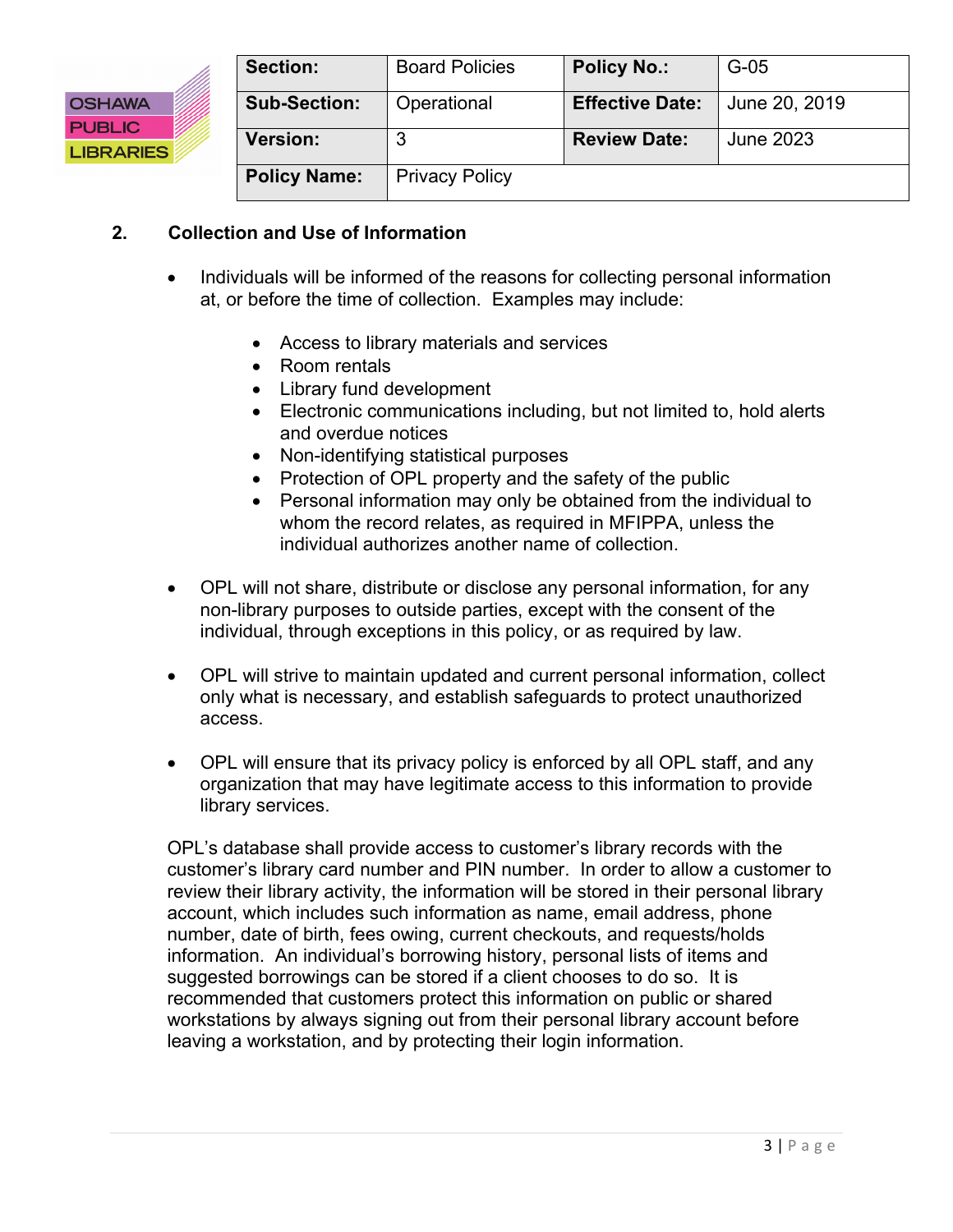

| Section:            | <b>Board Policies</b> | <b>Policy No.:</b>     | $G-05$        |
|---------------------|-----------------------|------------------------|---------------|
| <b>Sub-Section:</b> | Operational           | <b>Effective Date:</b> | June 20, 2019 |
| <b>Version:</b>     | 3                     | <b>Review Date:</b>    | June 2023     |
| <b>Policy Name:</b> | <b>Privacy Policy</b> |                        |               |

#### **3. Disclosure of Information**

Notwithstanding the specific applications of MFIPPA cited in this policy, OPL is subject to all requirements of disclosure in the MFIPPA.

OPL will not disclose personal information, under its custody or control, related to an individual to any third party without obtaining consent to do so, subject to certain exemptions as provided in MFIPPA.

All information related to a customer's registration, including their birth date and the materials borrowed, are for internal library purposes only. Personal information is confidential except in the following situations:

- Overdue and holds notifications from OPL by telephone, email or mail to the customer's address listed on the account (title information may be included in the mail and email).
- Fees payment: A receipt including title information is provided to the person paying.
- Companies working within the scope of their duties on behalf of OPL who shall abide by OPL's Privacy Policy.
- Agencies acting on behalf of OPL for the collection of OPL property or unpaid fines or fees.
- OPL will disclose personal information to a parent or legal guardian of a child, under 16 years of age, whose names are recorded on the child's library record, if they show the child's card as well as their own personal ID.
- OPL will disclose relevant personal information about the individual enrolled in the Visiting Library Services, to an authorized support person/family member, or staff of long-term care facilities, for the purposes of service delivery, as authorized by the individual.
- OPL will disclose personal information concerning an individual to a third party who has been assigned supplementary card privileges (such as picking up material on hold) provided that the individual and the third party have indicated their agreement and the agreement has been recorded in the patron's record. Use of the card does not allow access to other services and programs or access to information in the individual's record.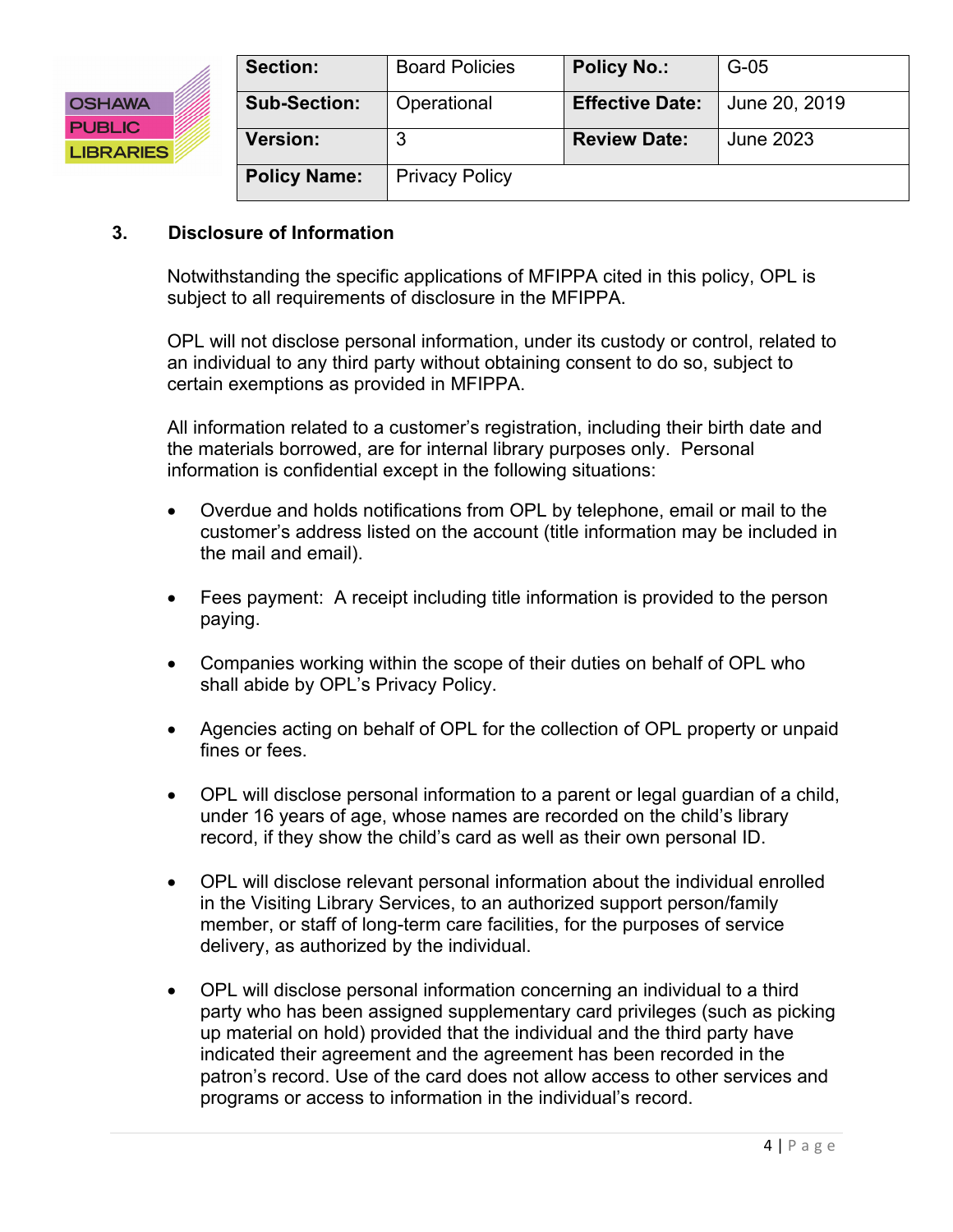

| <b>Section:</b>     | <b>Board Policies</b> | <b>Policy No.:</b>     | $G-05$        |
|---------------------|-----------------------|------------------------|---------------|
| <b>Sub-Section:</b> | Operational           | <b>Effective Date:</b> | June 20, 2019 |
| <b>Version:</b>     | 3                     | <b>Review Date:</b>    | June 2023     |
| <b>Policy Name:</b> | <b>Privacy Policy</b> |                        |               |

- OPL will release information to the Family and Children's Services, under the authority of the *Child and Family Services Act*, R.S.O. 1990, c. C.11, which states that a person who believes, on reasonable grounds, that a child under 16 is at risk of harm, must report this suspicion to the Family and Children's Services immediately, directly and on an ongoing basis.
- Official police investigations where authorized by a subpoena.

#### **4. Retention of Records**

OPL will only retain personal information as required.

#### **5. Privacy at the Library**

#### Visiting the Library

All OPL branches have security cameras inside and/or outside the buildings. The images may be kept up to 30 calendar days. In order to ensure the safety and security of visitors and staff, these images may be monitored or reviewed by OPL or City staff or for official police investigations.

#### Using Workstations at the Library

OPL cannot guarantee a customer's privacy when using library workstations, as all workstations are located in public areas, and any files that are displayed on monitors are subject to viewing by members of the public and OPL staff. It is recommended that OPL customers be cautious about displaying personal information. It is also recommended that before leaving a workstation, all personal information be deleted from the workstation prior to restarting.

When a customer uses an OPL workstation to access resources, including but not limited to, online magazines, eMusic, eBooks, eAudiobooks and eMovies, OPL tracks the use of these products for statistical purposes only. The use is anonymous and not associated with a library client account in any manner.

#### **6. Training**

All OPL staff will be made aware of their obligations under MFIPPA and this policy. Training will be provided to the appropriate staff responsible for the administration and application of this policy.